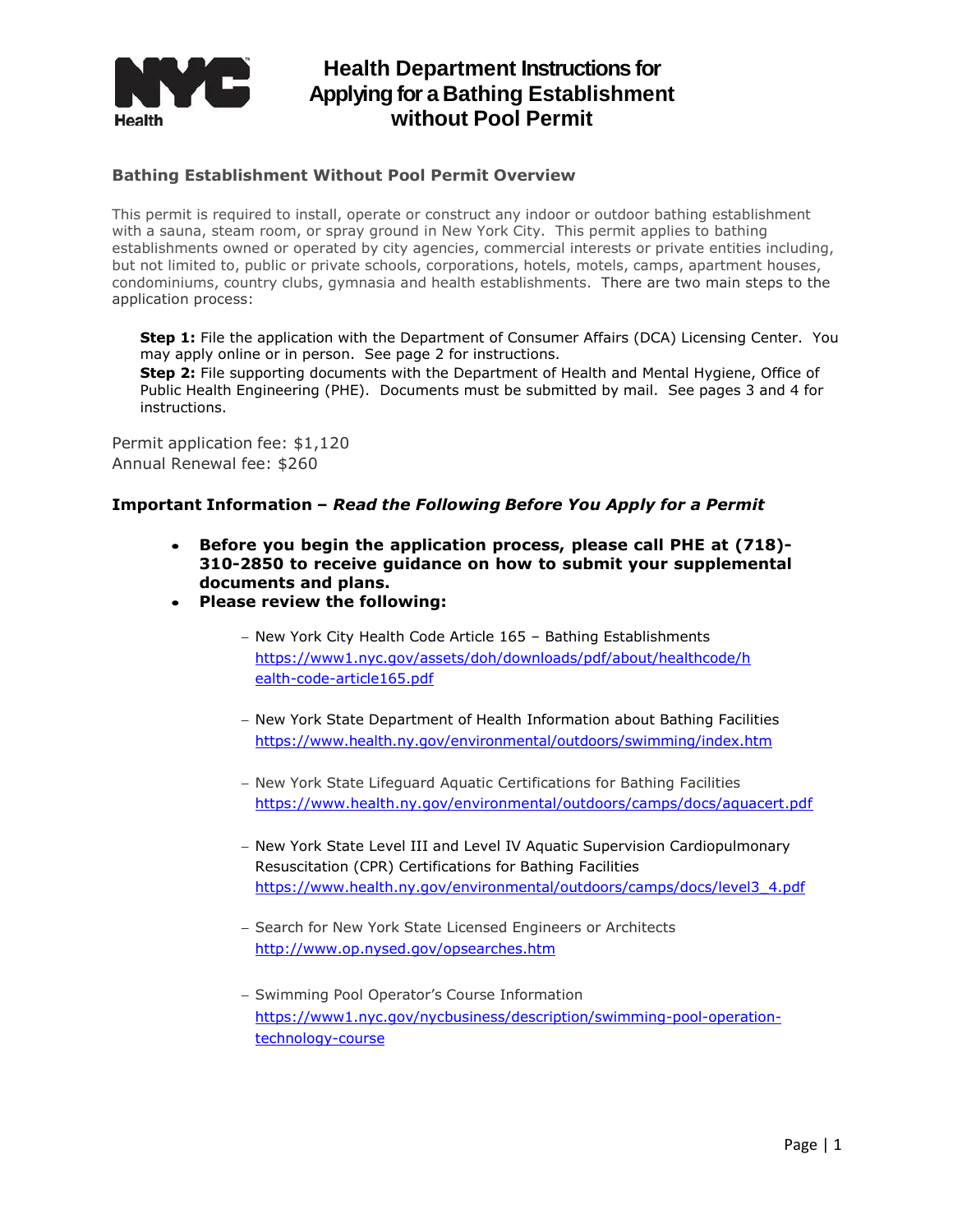

## *Read the following sections thoroughly before you apply.*

### **Step 1: Apply with the DCA Licensing Center**

### **Apply On-Line**

- 1. Go to [https://www1.nyc.gov/site/doh/business/permits-and-licenses/pools](https://www1.nyc.gov/site/doh/business/permits-and-licenses/pools-spas-and-spray-grounds.page)[spas-and-spray-grounds.page](https://www1.nyc.gov/site/doh/business/permits-and-licenses/pools-spas-and-spray-grounds.page) and select the permit for which you are applying
- 2. Gather all supporting documentation that must be submitted along with the initial application (see the *Checklist for Required Documentation* on page 6 as well as the list of Supporting Documents on page 3).
- 3. Create electronic versions of your supporting documents.
- 4. Select Apply Online and register an account with the NYC Online Licensing system.
- 5. Complete the required information online, upload your supporting documents and submit payment. Payments accepted: Credit/Debit Cards only.

## **OR**

## **Apply In Person**

- 1. Obtain an application packet by either:
	- a. Calling 311 and asking for a *Bathing Establishment Permit*.
	- b. Download application forms and instructions from [www.nyc.gov/healthpermits.](http://www.nyc.gov/healthpermits)
- 2. Gather all supporting documentation that must be submitted along with the initial application (see the *Checklist for Required Documentation* on page 6 as well as the list of Supporting Documents on page 3).
- 3. Complete the *Standard Application for New License or Permit* form (Form 314C, see page 5 for instructions), form PHE 88, form PHE 100, and the Spray Ground Submission Form.
- 4. Submit the Application form and supporting documents, along with payment, to:

DCA Licensing Center 42 Broadway, 5<sup>th</sup> floor Manhattan

Hours: Mon, Tue, Thu, Fri: 9 am – 5 pm; Wed: 8:30 am – 5 pm Payments Accepted: Money Order, Credit/Debit Cards, Checks (no cash accepted).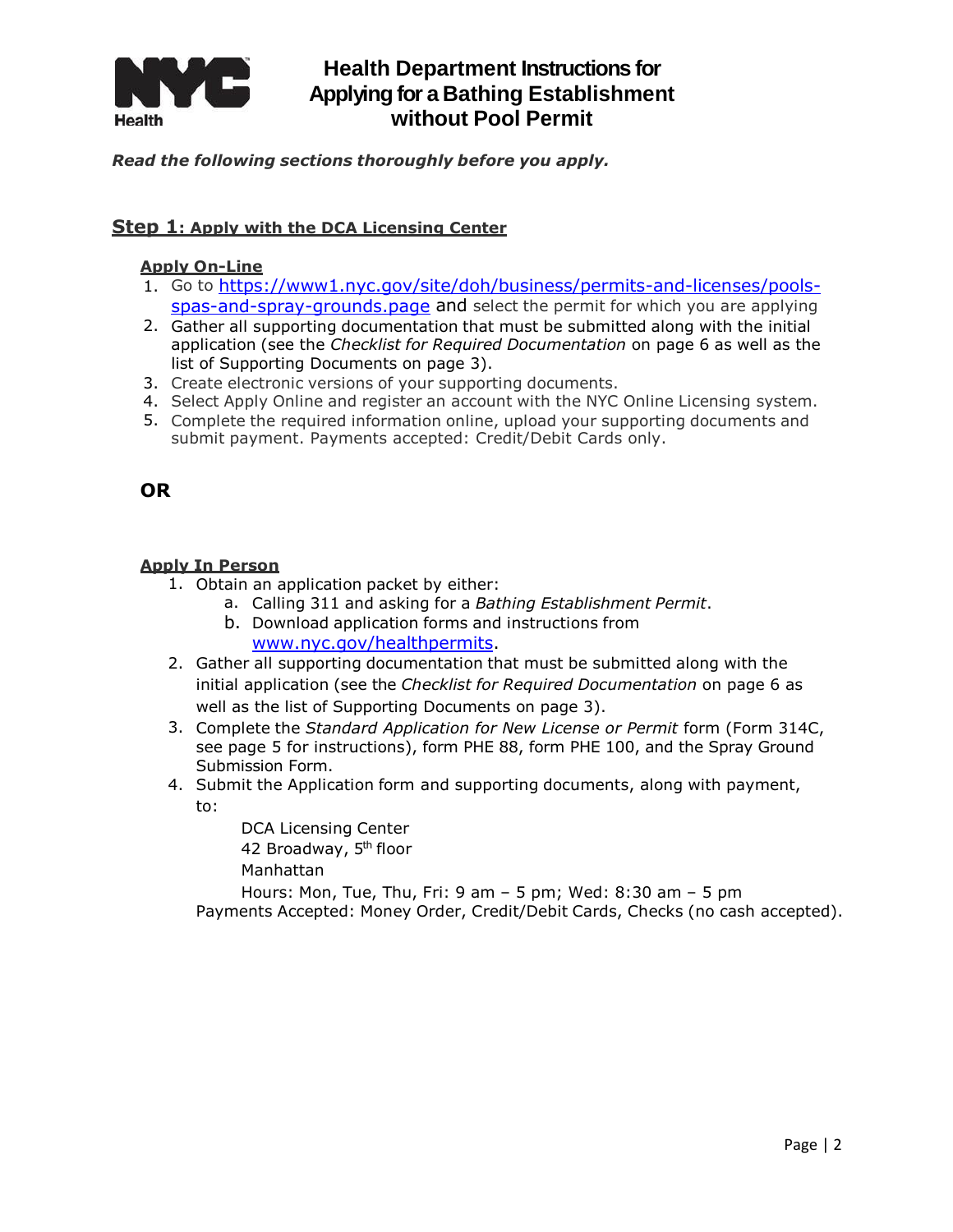

### **Step 2: Provide Supporting documents to PHE**

#### *Supporting documents that must be included with the initial submission to PHE should be mailed to:*

*NYC Department of Health and Mental Hygiene Public Health Engineering Gotham Center, CN#56 42-09 28th Street Queens, NY 11101*

#### **If application only includes Saunas and/or Steam Rooms:**

Supporting documents #1 through #3 below must be submitted by mail to PHE at the address above to initiate application review:

- 1. Statement by Filing Engineer: Form PHE 88.
- 2. Application for Approval of Plans and Specifications: Form PHE 100.
- 3. Engineering plans, prepared, signed and stamped by a New York State licensed engineer or architect. *Three copies must be submitted with the application.*

Supporting documents #4 through #7 may be provided with the initial submission OR at any time during the application process and are not required until after facility construction and DOHMH inspection has been completed. These documents may be submitted electronically.

- 4. A copy of the Certificate of Occupancy from the New York City Department of Buildings showing that specific usage on the corresponding floor is approved. A Temporary Certificate of Occupancy or Letter of Acceptance from the Department of Buildings is acceptable.
- 5. If applying for a permit for a sauna, provide proof of approval for the electrical work or a Certificate of Inspection for electrical work issued by the NYC Department of Buildings.
- 6. If applying for a steam room, provide proof of approval for the plumbing work or a Certificate of Inspection for plumbing work issued by the NYC Department of Buildings.
- 7. Proof of Disability Insurance and Workers Compensation Insurance for your facility or form CE-200 if you are exempt. For information on this requirement, go to [http://www.wcb.ny.gov](http://www.wcb.ny.gov/)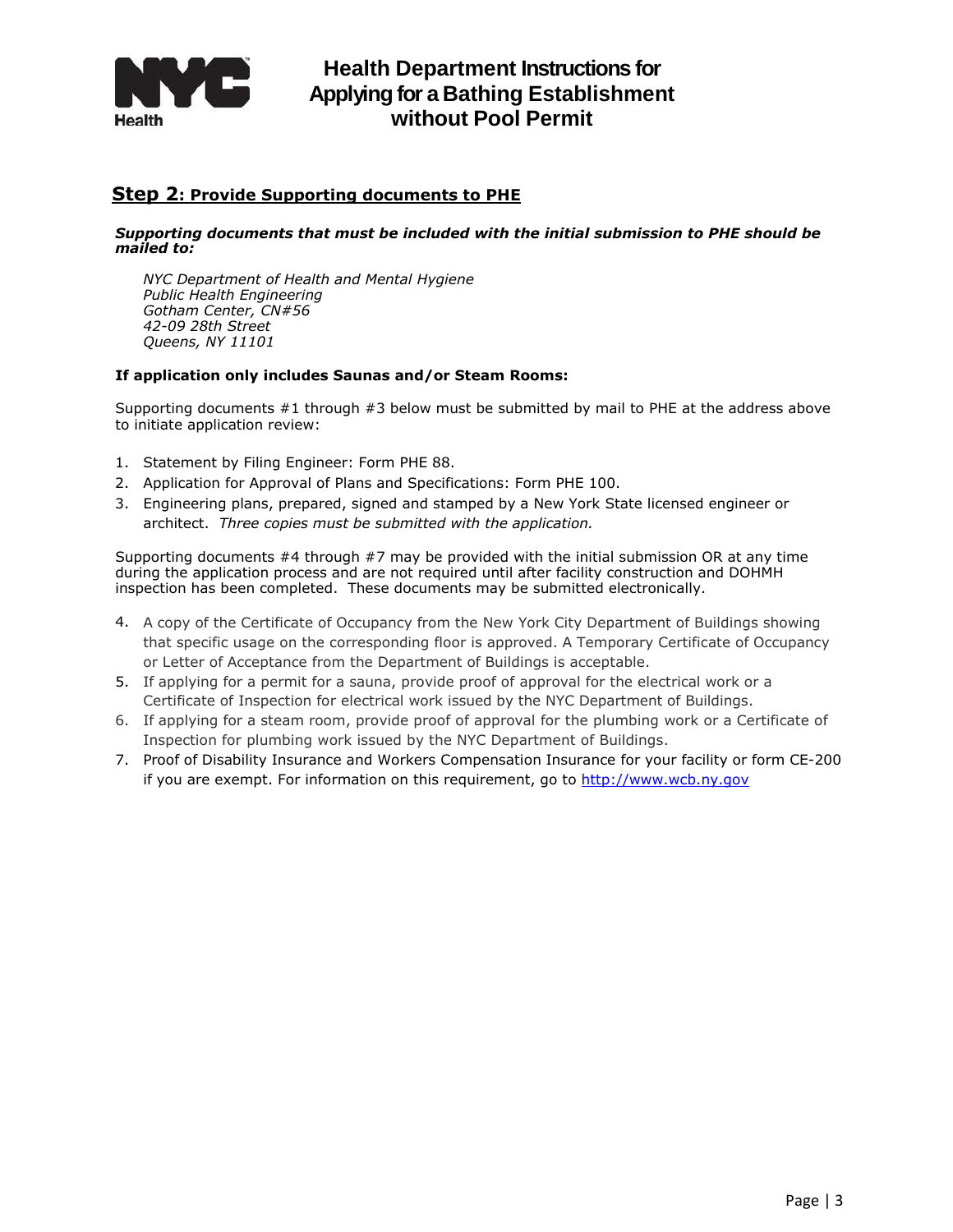

## **Step 2: Provide Supporting documents to PHE (continued)**

#### **If application includes a Spray Ground:**

Supporting documents #1 through #7 below must be submitted by mail to PHE at the address on Page 3 to initiate application review:

- 1. Statement by Filing Engineer: Form PHE 88.
- 2. Application for Approval of Plans and Specifications: Form PHE 100.
- 3. Submit a completed Spray Ground Submission Form.
- 4. A Cover / Scope of Work letter. The letter must include a brief description of the facility background including building type and usage information, and a detailed discussion of the proposed system and work to be performed.
- 5. Engineering plans, prepared, signed and stamped by a New York State licensed engineer or architect. *Three copies must be submitted with application.*
- 6. Hydraulic calculations, prepared by a New York State licensed engineer or architect. *One copy must be submitted with the application.*
- 7. Manufacturer's specification for pumps, flow meters, chemical feeders, etc. prepared, signed and stamped by a New York State licensed engineer or architect. *One copy must be submitted with the application.*

Supporting documents  $#8$  through  $#12$  may be provided with the initial submission OR at any time during the application process and are not required until after facility construction and DOHMH inspection has been completed. These documents may be submitted electronically.

- 8. A copy of the Sewer Discharge Permit issued by the New York City Department of Environmental Protection (NYCDEP).
- 9. A Spray Ground Safety Plan in accordance with the department requirements that details the policies and procedures to be followed by pool personnel during normal operation and during emergencies to protect the public from accidents and injuries. The plan must include a description of daily bather supervision; injury prevention; reaction to emergencies, injuries and other incidents, providing first aid and summoning help. The plan must be submitted and approved by PHE (see contact information below), and the approved plan must remain accessible for use at the facility all times, and must be available for inspection. The plan must be reviewed and updated by the owner or spray ground operator for all changes, and submitted to PHE for approval.
- 10. Proof of completion of Spray Ground Operator's Certificate Course conducted by a New York State [Department of Health approved provider.](http://www.nyc.gov/html/doh/html/hany/hanyswim.shtml)
- 11. Proof of Disability Insurance and Workers Compensation Insurance for your facility or form CE-200 if you are exempt. For information on this requirement, go to [http://www.wcb.ny.gov](http://www.wcb.ny.gov/)
- 12. A construction compliance certificate that includes a written statement that the establishment has been constructed in accordance with the plans and specifications approved by DOHMH. The certificate shall be prepared, signed, and stamped by a New York State licensed engineer or architect.

NOTE: If you have any questions about the documents and application requirements listed above, please contact PHE at 718-310-2850.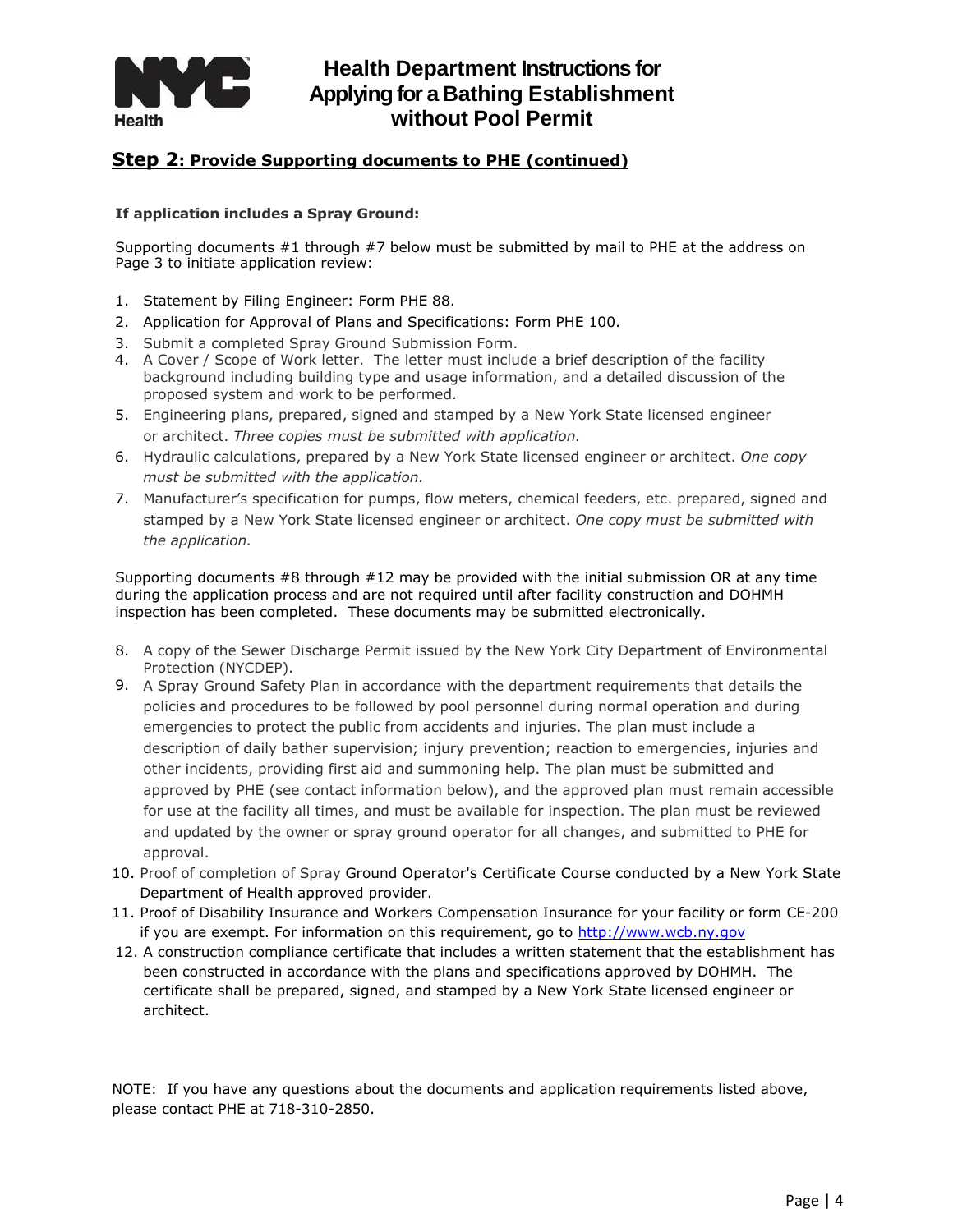

#### **Instructions for Completing a** *Standard Application for New License or Permit* **form (314C)**

New York City Health Code, Section 3.19 states: "No person shall make a false, untrue or misleading statement or forge the signature of another on a certificate, application, registration, report, or other document required to be prepared pursuant to this Code. No person shall make a false, untrue or misleading oral statement to the Department as to any matter investigated by the Department."

#### *NOTE: Any form with alterations, corrections, whiteout, etc., will not be accepted.*

#### **Complete all sections of the application. If completing it by hand, please use ink and write in CAPITAL LETTERS.**

#### **1. License or Permit Name**

 Enter the name of the permit or license you want to obtain. Example: Food Service Establishment

#### **2. Section A**

- Enter the individual owner's name, or all partners' names or corporation name in the box labeled "Name of Corporation, partnership or individual owner" (the permit will be issued to the corporation, partnership or person named here)
- Enter the name of the establishment in the space labeled "Trade Name/DBA"
- Provide the address where the establishment will be located. Please include in the space labeled "Premises Location" the floor, booth number, or store number where the establishment is to be located.
- Enter the establishment's telephone, fax and the email address (if any). All correspondence sent by email will be sent to this address.
- Provide your date of birth, if applying as an individual

#### **3. Section B**

• Enter the date you expect to start operating.

#### **4. Section C**

• Enter your New York State Tax Authority ID #. Not-for-Profit applicants should enter their Federal EIN. If applying as an individual, also enter your SSN. If you do not have a Social Security number, you may use an Individual Tax Identification Number (ITIN)

#### **5. Section D**

 Enter the mailing address if it is different from where the establishment is going to be located. All correspondence sent by mail will be sent to this address.

#### **6. Section E**

 Enter the name, home address, zip code, phone number, email address and title of the owner/all partners in the business/all principal officers in the corporation

#### **7. Section F**

 All applicants must complete the Workers' Compensation and Disability Insurance information requested and provide copies of proof of current insurance or form CE-200 stamped by the Worker's Compensation Board, indicating the Board received a sworn affidavit stating that such coverage is not required. An application for a permit will not be accepted without this information and proof

#### **8. Signature**

- Sign the application.
	- □ *Note: the person who signs the Application must be named in Section E.*
- Enter the title and telephone number of the person who signed the Application for Permit
- Indicate whether the applicant is 18 years of age or older.
	- □ *Note: applicants must be older than 18 years of age.*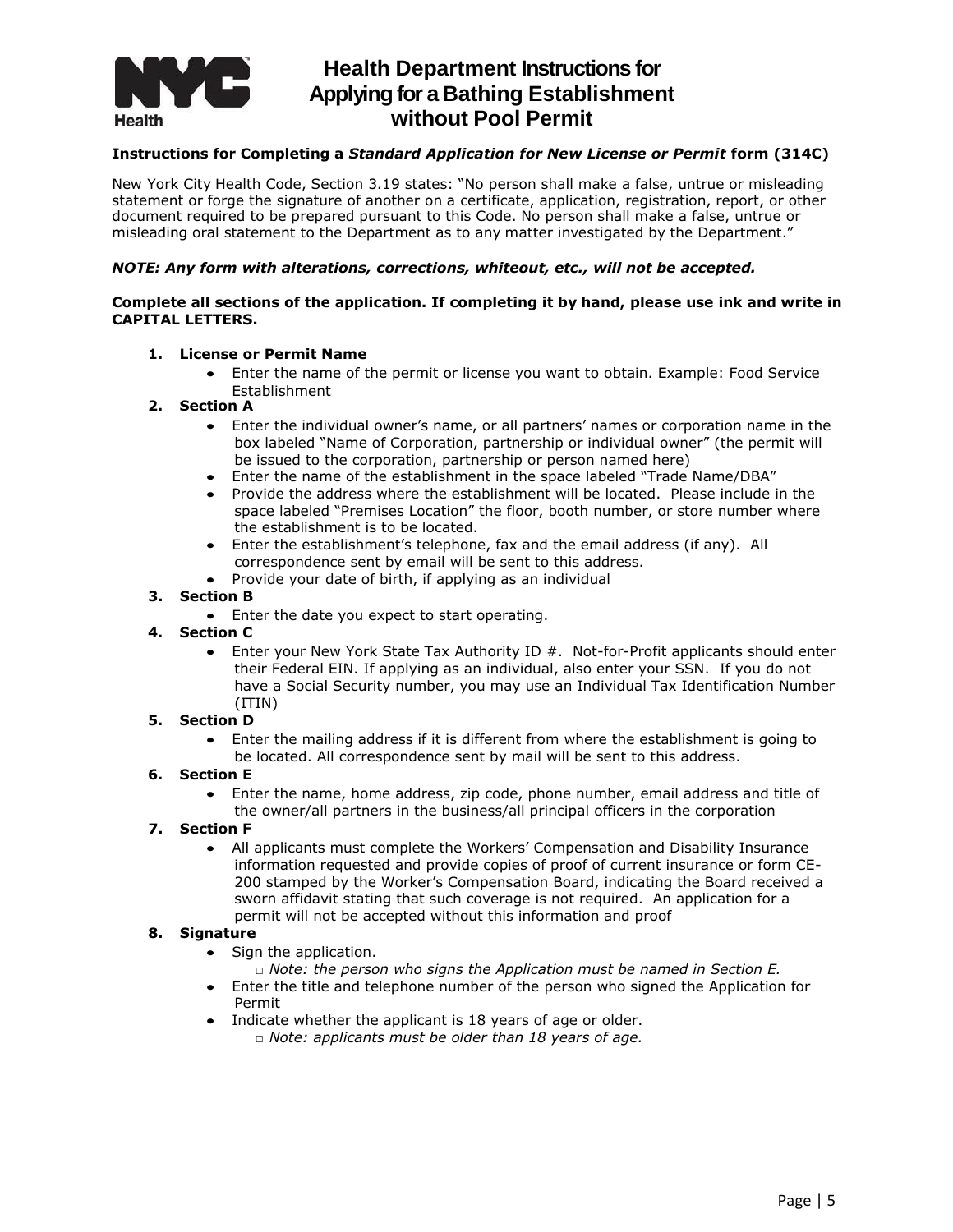

## **Checklist of Required Documentation for All New DOHMH Permit Applications** (Check individual

permit guidelines (see Instructions) for additional permit-specific required documentation).

| <b>Items Needed</b>                                                                                                                                                                                                                                                                                                                                                                                                                                                                                                                                           | <b>Legal Business Structure</b> |                                                                             |                       |  |  |  |
|---------------------------------------------------------------------------------------------------------------------------------------------------------------------------------------------------------------------------------------------------------------------------------------------------------------------------------------------------------------------------------------------------------------------------------------------------------------------------------------------------------------------------------------------------------------|---------------------------------|-----------------------------------------------------------------------------|-----------------------|--|--|--|
| Be sure the applicant's name is the same on all documents. See "Instructions<br>for Completing an Application" for more details.                                                                                                                                                                                                                                                                                                                                                                                                                              | Individual                      | Partnership                                                                 | Corporation<br>or LLC |  |  |  |
| <b>Permit Application</b><br>• All applicable sections completed<br>• Supplemental Form(s) if applicable<br>• Signed by applicant (example: owner, officer, director or shareholder)                                                                                                                                                                                                                                                                                                                                                                          | ✓                               | ✓                                                                           | ✓                     |  |  |  |
| <b>Permit Fee</b><br>• See list of permit fees<br>• Credit card, money order or check payable to "DOHMH"<br>• Not-for-profits: no fee if proof of status is submitted (see below)                                                                                                                                                                                                                                                                                                                                                                             | ✓                               | ✓                                                                           |                       |  |  |  |
| Proof of Home Address (one of the following)<br>• Valid driver's license or non-driver ID<br>• Current lease or mortgage statement<br>• Utility bill, bank or credit card statement dated within the last 90 days<br>• "Affidavit of Home Address" form, completed by a person living with<br>applicant and a recent utility bill or lease in that individual's name                                                                                                                                                                                          | ✓                               | $\checkmark$ (needed for<br>partnership of<br>individuals only)             |                       |  |  |  |
| <b>Photo Identification</b><br>One government-issued ID with photo, such as:<br>• Driver's license or non-driver ID<br>• Alien Registration Card or Naturalization Certificate<br>• U.S. or foreign passport                                                                                                                                                                                                                                                                                                                                                  | ✓                               | ✓                                                                           |                       |  |  |  |
| <b>Proof of Sales Tax Collecting Authority</b><br>• Valid original NYS Certificate of Sales Tax Authority<br>Obtain at http://www.nys-opal.com. Complete Form DTF-17 on-line or mail it to New<br>York State Tax Department, Sales Tax Registration Unit, W A Harriman Campus,<br>Albany, New York 12227. Takes 4-6 weeks.                                                                                                                                                                                                                                    | ✓                               | ✓                                                                           |                       |  |  |  |
| <b>Proof of Incorporation</b><br>• Certificate of Incorporation (stamped to show it was filed with the New York<br>State Department of State) or Filing Receipt issued by the NYS Secretary of<br>State.<br>If located outside of New York State, obtain "Certificate of Good Standing" from<br>your Secretary of State and file with application for "Authority to Conduct<br>Business in New York State" with NYS Department of State. You must then pre-<br>sent this "Authority" issued by the NYS Department of State when you apply for<br>this permit. |                                 | $\checkmark$ (needed for<br>partnership of<br>corporations or<br>LLCs only) | ✓                     |  |  |  |
| <b>Workers' Compensation &amp; Disability Insurance Coverage</b><br>• Submit proof of coverage effective when the establishment begins operation,<br>including insurer's name, policy number, and expiration date. If such coverage<br>is NOT required, submit Certificate of Attestation of Exemption (Form CE-200)<br>from the NYS Workers' Compensation Board showing the applicant's<br>Exemption Number and the date issued. See http://www.wcb.ny.gov.<br>• List DOHMH as the certificate holder (not the policy holder)                                | ✓                               |                                                                             |                       |  |  |  |
| Payment of Outstanding Fines for DOHMH Violations (if any)<br>• Certified check, credit card or money order payable to "OATH Health<br>Tribunal" (in person payment) or pay online with credit or debit card                                                                                                                                                                                                                                                                                                                                                  | ✓                               | ✓                                                                           | ✓                     |  |  |  |
| Proof of Not-for-Profit Status (if applicable)*<br>• Letter from the IRS stating not-for-profit status*                                                                                                                                                                                                                                                                                                                                                                                                                                                       |                                 | ✓                                                                           | ✓                     |  |  |  |
| Power of Attorney or Authority to Act Affidavit (if applicable)<br>• If someone else will turn in the application for you                                                                                                                                                                                                                                                                                                                                                                                                                                     | ✓                               | ✓                                                                           | ✓                     |  |  |  |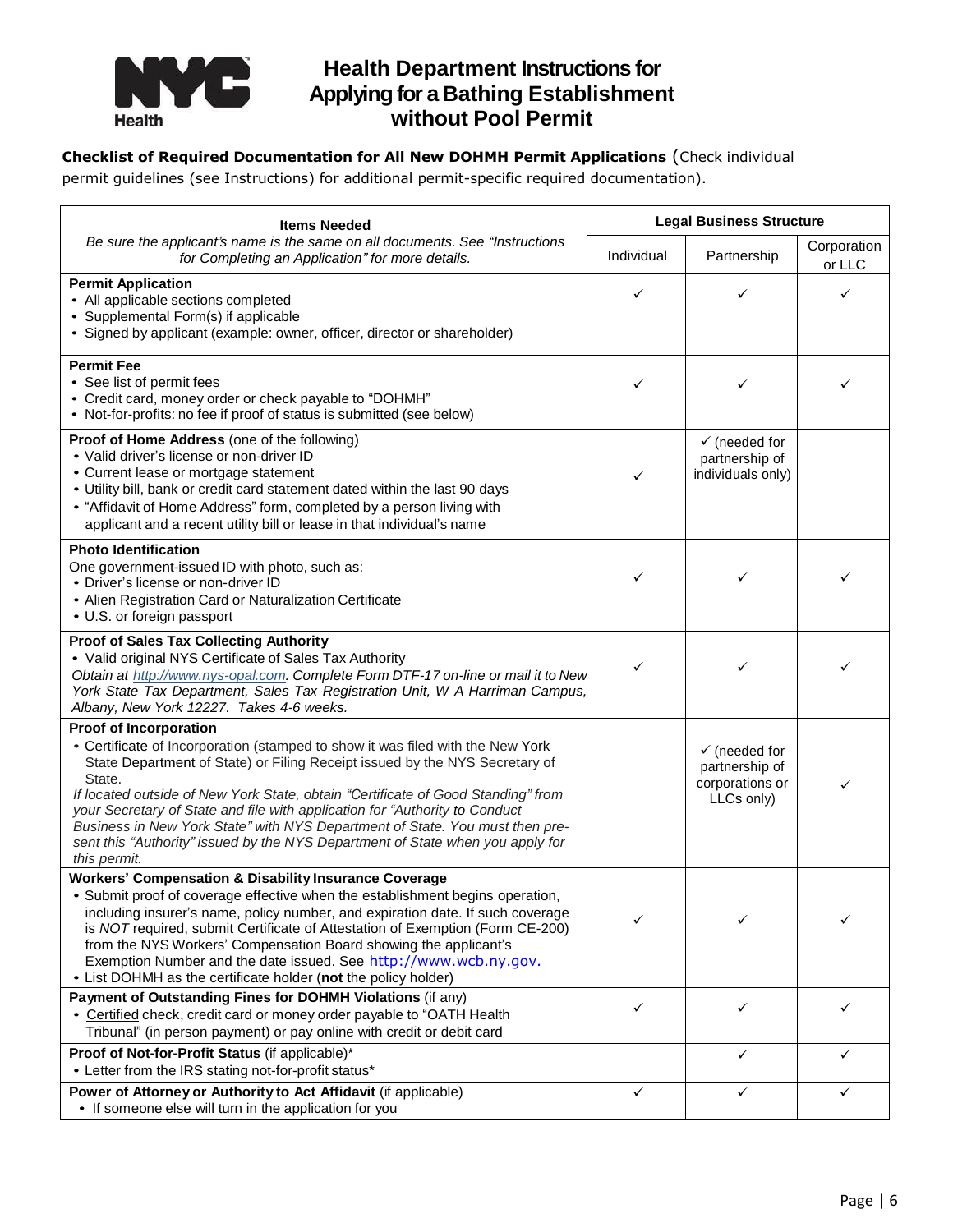# **STANDARD Application for NEW License or Permit**

|        | TM |
|--------|----|
|        |    |
| Health |    |

| APPLICATION DATE |            |             |  |  |  |  |  |
|------------------|------------|-------------|--|--|--|--|--|
| <b>MONTH</b>     | <b>DAY</b> | <b>YEAR</b> |  |  |  |  |  |
|                  |            |             |  |  |  |  |  |

| <b>FOR OFFICE USE</b>      |            |             |  |  |                       |   |  |                |  |                     |  |
|----------------------------|------------|-------------|--|--|-----------------------|---|--|----------------|--|---------------------|--|
| <b>CAMIS/RECORD NUMBER</b> |            |             |  |  | <b>LICENSE/PERMIT</b> |   |  |                |  |                     |  |
|                            |            |             |  |  | <b>TYPE</b>           |   |  |                |  | FEE CLASS/ SUBCLASS |  |
|                            |            |             |  |  |                       | н |  |                |  |                     |  |
| <b>EXPIRATION DATE</b>     |            |             |  |  | <b>FEE</b>            |   |  | <b>DOLLARS</b> |  | <b>CENTS</b>        |  |
| <b>MO</b>                  | <b>DAY</b> | <b>YEAR</b> |  |  | <b>AMOUNT</b>         |   |  |                |  |                     |  |
|                            |            |             |  |  |                       |   |  |                |  |                     |  |

NAME OF LICENSE/PERMIT

(For detailed instructions and information about what is required to apply for this permit, please go to www.nyc.gov/healthpermits)

*IMPORTANT: Please type or print legibly in ink using capital letters. Allow spaces between completed words or numbers. Standard abbreviations are permitted. All section must be completed in ink.*

| <b>SECTION A</b> – NAME, ADDRESS AND CONTACT INFORMATION OF ENTITY TO WHICH LICENSE/PERMIT IS TO BE ISSUED                                                                 |  |              |  |                               |                           |                 |                                             |  |                                                                                                                                                                                                                                                                                                                              |  |  |  |  |  |
|----------------------------------------------------------------------------------------------------------------------------------------------------------------------------|--|--------------|--|-------------------------------|---------------------------|-----------------|---------------------------------------------|--|------------------------------------------------------------------------------------------------------------------------------------------------------------------------------------------------------------------------------------------------------------------------------------------------------------------------------|--|--|--|--|--|
| <b>READ CAREFULLY:</b> Enter the corporate name and location of business establishment. If not incorporated, enter your name(s) and location of<br>business establishment. |  |              |  |                               |                           |                 |                                             |  |                                                                                                                                                                                                                                                                                                                              |  |  |  |  |  |
| NAME OF CORPORATION, PARTNERSHIP, PARTNERS OR INDIVIDUAL OWNER (Last Name First)                                                                                           |  |              |  |                               |                           |                 | <b>TELEPHONE NUMBER</b>                     |  |                                                                                                                                                                                                                                                                                                                              |  |  |  |  |  |
|                                                                                                                                                                            |  |              |  |                               |                           |                 | (AREA CODE)                                 |  |                                                                                                                                                                                                                                                                                                                              |  |  |  |  |  |
| TRADE NAME/Doing Business As (DBA)                                                                                                                                         |  |              |  |                               |                           |                 |                                             |  | <b>FAX NUMBER</b>                                                                                                                                                                                                                                                                                                            |  |  |  |  |  |
|                                                                                                                                                                            |  |              |  |                               |                           |                 | (AREA CODE)                                 |  |                                                                                                                                                                                                                                                                                                                              |  |  |  |  |  |
| <b>BUILDING NUMBER</b><br><b>STREET</b>                                                                                                                                    |  |              |  |                               |                           |                 | PREMISES LOCATION (FLOOR, STORE #, BOOTH #) |  |                                                                                                                                                                                                                                                                                                                              |  |  |  |  |  |
| CITY OR TOWN                                                                                                                                                               |  |              |  |                               |                           |                 |                                             |  | E-MAIL ADDRESS (REQUIRED)                                                                                                                                                                                                                                                                                                    |  |  |  |  |  |
|                                                                                                                                                                            |  |              |  |                               |                           |                 |                                             |  |                                                                                                                                                                                                                                                                                                                              |  |  |  |  |  |
| <b>DATE OF BIRTH</b>                                                                                                                                                       |  | <b>MONTH</b> |  |                               | <b>DAY</b><br><b>YEAR</b> |                 |                                             |  | <b>OPTIONAL</b>                                                                                                                                                                                                                                                                                                              |  |  |  |  |  |
| (If applying as an individual)                                                                                                                                             |  |              |  |                               |                           |                 |                                             |  | <b>GENDER:</b><br>$\Box$ Female<br>$\Box$ Male                                                                                                                                                                                                                                                                               |  |  |  |  |  |
| prefer that this inspection be conducted in, or translated to, a language other than English? __ No __ Yes<br>If "yes" that language is                                    |  |              |  |                               |                           |                 |                                             |  | Language Preference for Inspections: If the permit you are applying for requires an inspection by the Department of Health and Mental Hygiene, do you                                                                                                                                                                        |  |  |  |  |  |
| renewal notices; notices of fines or fees owed; collection letters and Dunning Notices, and Notices of Violations.                                                         |  |              |  |                               |                           |                 |                                             |  | □ I agree to receive all official notices from the Department of Health only by email at the email address provided in this application form. An official notice<br>is any correspondence from the Department of Health that requires a response by a date certain. These include, but are not limited to, permit or license |  |  |  |  |  |
| material, only by email at the email address provided in this application form.                                                                                            |  |              |  |                               |                           |                 |                                             |  | □ I would like to receive Department of Health publications, including information about new regulations, newsletters, fact sheets and other educational                                                                                                                                                                     |  |  |  |  |  |
|                                                                                                                                                                            |  |              |  | <b>STATE</b>                  |                           | <b>ZIP CODE</b> |                                             |  |                                                                                                                                                                                                                                                                                                                              |  |  |  |  |  |
| SECTION B - DATE EXPECTED<br>TO OPEN/START OPERATING                                                                                                                       |  |              |  | SECTION C - NYS SALES TAX ID# |                           |                 |                                             |  | SOCIAL SECURITY NUMBER<br>ITIN NUMBER (If no SSN and<br>applying as an individual)<br>(If applying as an individual)                                                                                                                                                                                                         |  |  |  |  |  |
| <b>YEAR</b><br><b>MONTH</b><br><b>DAY</b>                                                                                                                                  |  |              |  |                               |                           |                 |                                             |  |                                                                                                                                                                                                                                                                                                                              |  |  |  |  |  |
|                                                                                                                                                                            |  |              |  |                               |                           |                 |                                             |  |                                                                                                                                                                                                                                                                                                                              |  |  |  |  |  |
| SECTION D - MAILING ADDRESS, IF DIFFERENT FROM PERMITTED/LICENSED ESTABLISHMENT'S ADDRESS (INCLUDE APARTMENT #, PO BOX #)                                                  |  |              |  |                               |                           |                 |                                             |  |                                                                                                                                                                                                                                                                                                                              |  |  |  |  |  |
| <b>STREET ADDRESS</b>                                                                                                                                                      |  |              |  |                               |                           |                 |                                             |  |                                                                                                                                                                                                                                                                                                                              |  |  |  |  |  |
| CITY OR TOWN                                                                                                                                                               |  |              |  |                               |                           |                 | ZIP CODE<br><b>STATE</b>                    |  |                                                                                                                                                                                                                                                                                                                              |  |  |  |  |  |
| CITYWIDE LICENSING CENTER – DEPARTMENT OF HEALTH AND MENTAL HYGIENE – 42 BROADWAY, NEW YORK, NY 10004                                                                      |  |              |  |                               |                           |                 |                                             |  |                                                                                                                                                                                                                                                                                                                              |  |  |  |  |  |